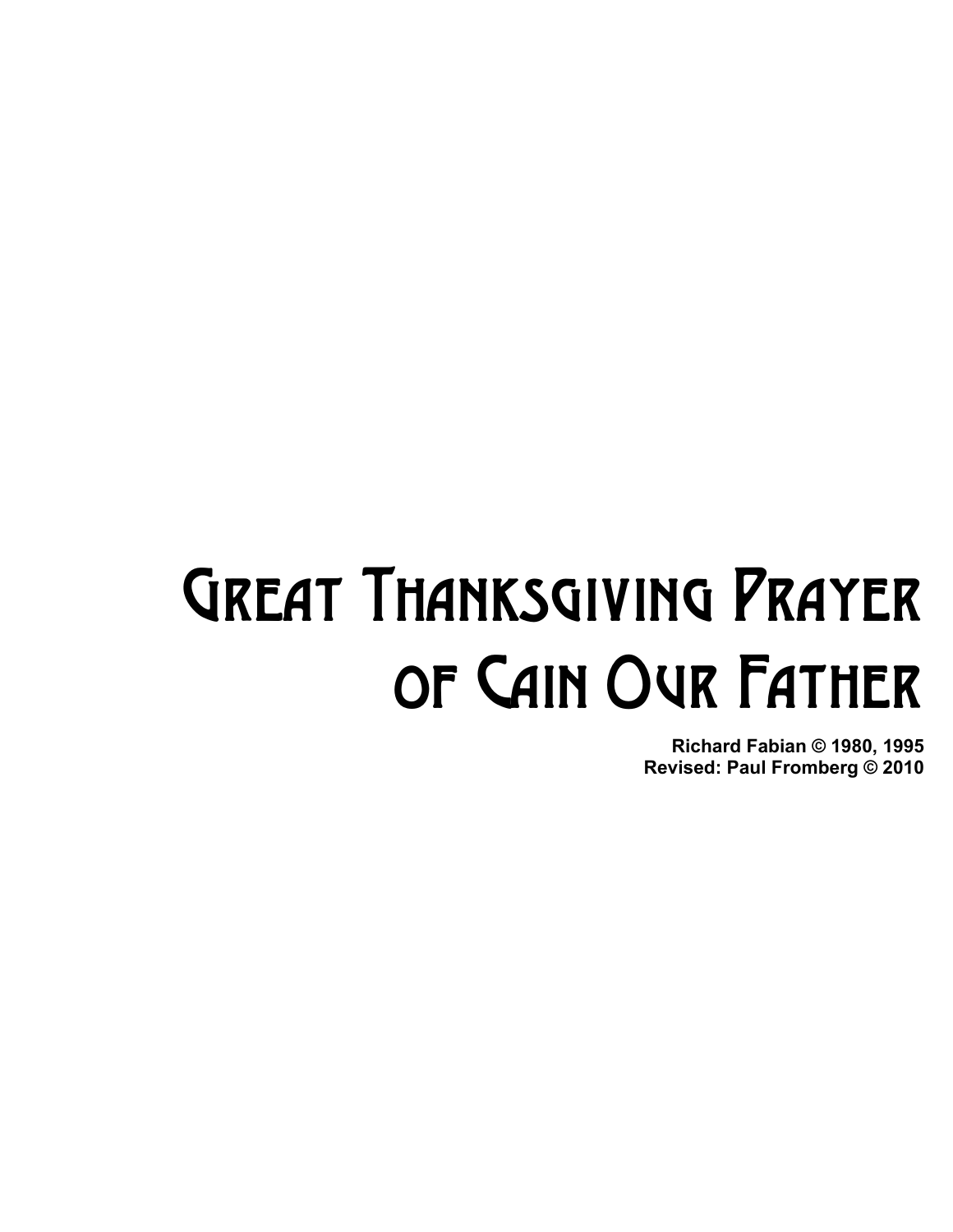*Presider* It is truly fitting and right to praise you at all times and in all places, O God, Savior of the world.

> For you made all humankind in your own image, to rule your creation in peace, and commanded us to live together in love forever.

And though Cain our father rose in anger and killed his brother, you had mercy on him. You gave him a covenant, and marked him with a protecting sign; you placed the gravest sinners beyond human judgment.

With the same steadfast love you led your people Israel out of slavery; and when they deserted you and worshipped false gods you did not forsake them. You gave them your law to guide them, and led them through the desert to a land of promise.

So in every place where we made war, you have led us towards peace; where we fell into sin, you forgave us; where we wandered, you called us back with promises of love.

In the fullness of time you sent your Son, to seek out the lost and bring them the good news of your boundless mercy. He did not confine himself to the righteous, but chose sinners for his friends. On the cross he forgave those who murdered him and with his dying breath, showed the fullness of your love.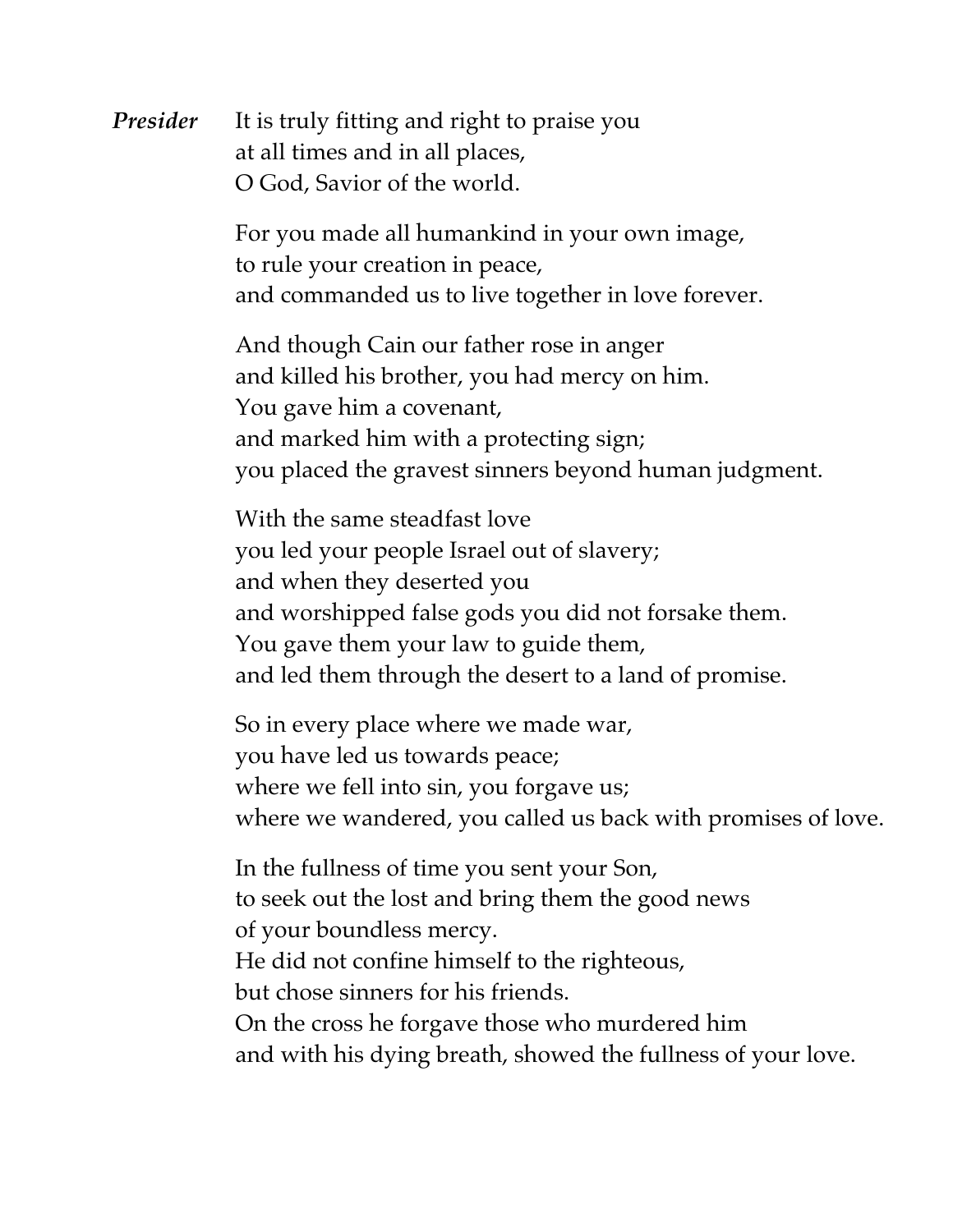Then you raised him from the dead, and poured out his spirit on all people, sharing his victory over death with those who rejected him. And so, we sinners give thanks for the death and risen life of your Son.

For on the night he was handed over to suffering and death, our Lord Jesus Christ took bread; and when he had given to thanks to you, he broke it and gave it to his disciples and said—

"Take, eat: This is my body, which is given for you. Do this in remembrance of me."

After supper he took the cup of wine; and when he had given thanks, he gave it to them and said—

"Drink of this, all of you: This is my blood of the new covenant, which is shed for you and for all for the forgiveness of sins. Whenever you drink it, do this for the remembrance of me."

And so Father, of all the things that are yours we offer you these, which are yours especially. We offer them gladly, as he told us, giving thanks for his death and resurrection. And seeing that the power of sin is broken, and Christ is all in all, we praise you and we bless you.

*People We praise you, we bless you, we give thanks to you, and we pray to you, Lord our God.*